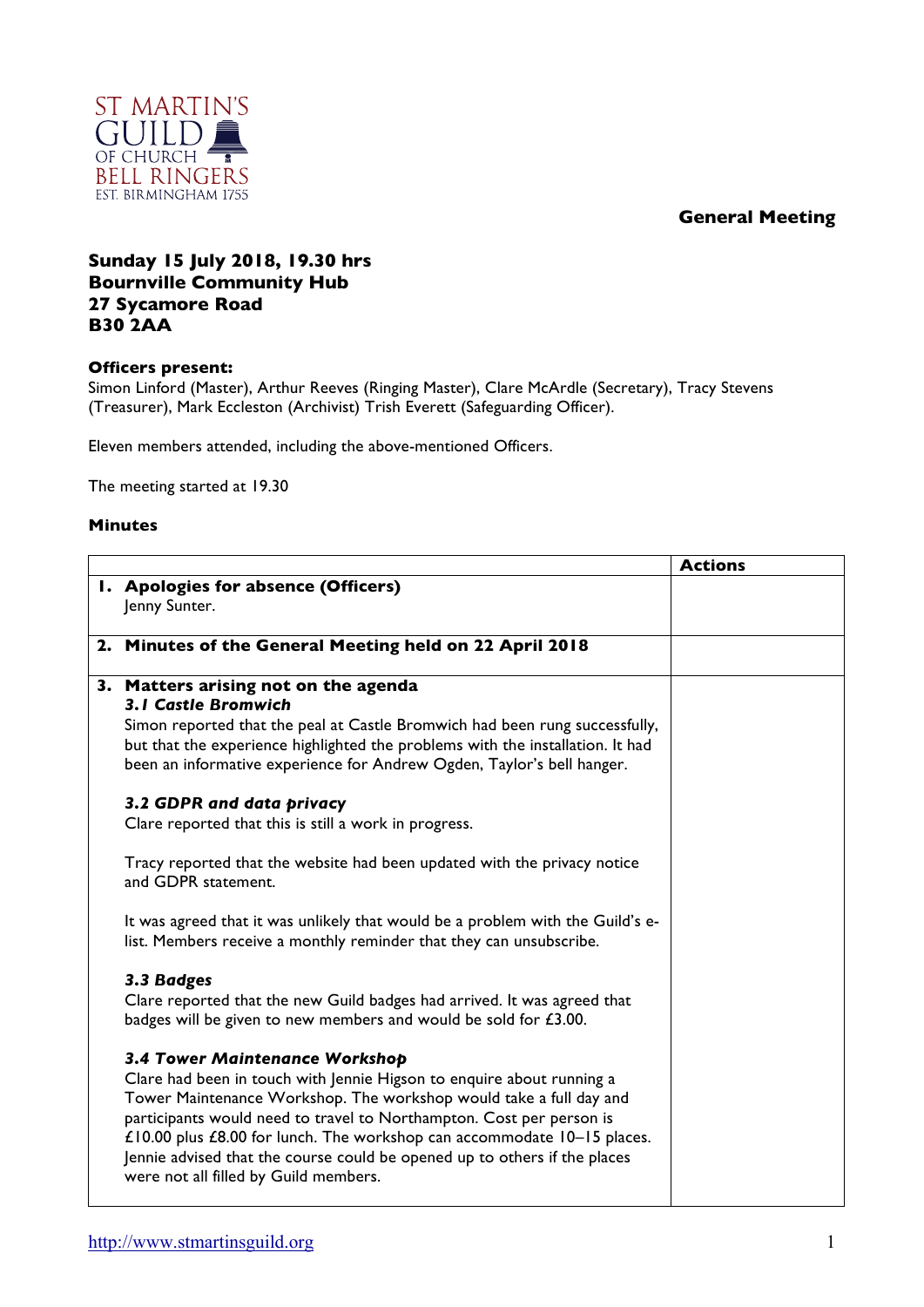| It was agreed that Clare would invite expressions of interest and suggest a<br>suitable date depending on the response.                                                                                                                                                                                                                                                                                                                                                                                                |               |
|------------------------------------------------------------------------------------------------------------------------------------------------------------------------------------------------------------------------------------------------------------------------------------------------------------------------------------------------------------------------------------------------------------------------------------------------------------------------------------------------------------------------|---------------|
| 3.5 Tanworth-in-Arden<br>Arthur reported that he would be visiting Tanworth-in-Arden to offer advice<br>and support for the new leadership.                                                                                                                                                                                                                                                                                                                                                                            | Clare McArdle |
| 3.6 6-bell Contest<br>Arthur reported that the 6-bell Striking Contest had taken place in May. He<br>said that the "Bake-Off" contest running alongside had proved a popular<br>event.                                                                                                                                                                                                                                                                                                                                 |               |
| 4. Election of new members<br>4.1 Full members:<br>Clare Townsend (Lichfield)<br>Marianne Fisher (Pershore)<br>Andrew Brown (Worcester)<br>John Tolley (Packwood)<br>David Baker (Sheldon)<br>David Baverstock (Liverpool)<br>4.2 Associate members:<br>Liz Oakes (BSoBR)<br>Isla Knight-Markiegi (Brumdingers)                                                                                                                                                                                                        |               |
| Cian Brophy (Brumdingers)                                                                                                                                                                                                                                                                                                                                                                                                                                                                                              |               |
| 5. Bell Restoration Fund<br>5.1 BRF total<br>The BRF total currently stands at £9,808, with £250 committed to Knowle.<br><b>5.2 Coleshill</b><br>A request had been received from Coleshill for a grant towards installing a<br>rope guide. The project will cost circa £2,000 plus VAT. It was agreed that<br>the suggestion of a donation of $£500$ would be put to the BRF Trustees for<br>approval.                                                                                                                | Simon Linford |
| 6. Membership<br>6.1 Membership form<br>Clare had produced a new membership form to comply with GDPR. It was<br>agreed that we should be tracking members who are under 18. The date of<br>legislation needed to be amended to 2018. Clare agreed to make the<br>necessary changes.<br>Membership will not be confirmed until completed membership forms and<br>annual subscriptions have been received.<br>6.2 Peals                                                                                                  | Clare McArdle |
| Simon reported that managing 75% membership for peal bands was proving<br>difficult in practice. It was agreed that introducing any other sort of<br>membership would be too difficult to administer.<br>A suggestion that peals not complying with the 75% membership, but still<br>having at least 50% members could be referred to general meetings for<br>ratification met with approval from the members present. It was<br>acknowledged that the role of Peal Secretary would probably have to be<br>reinstated. |               |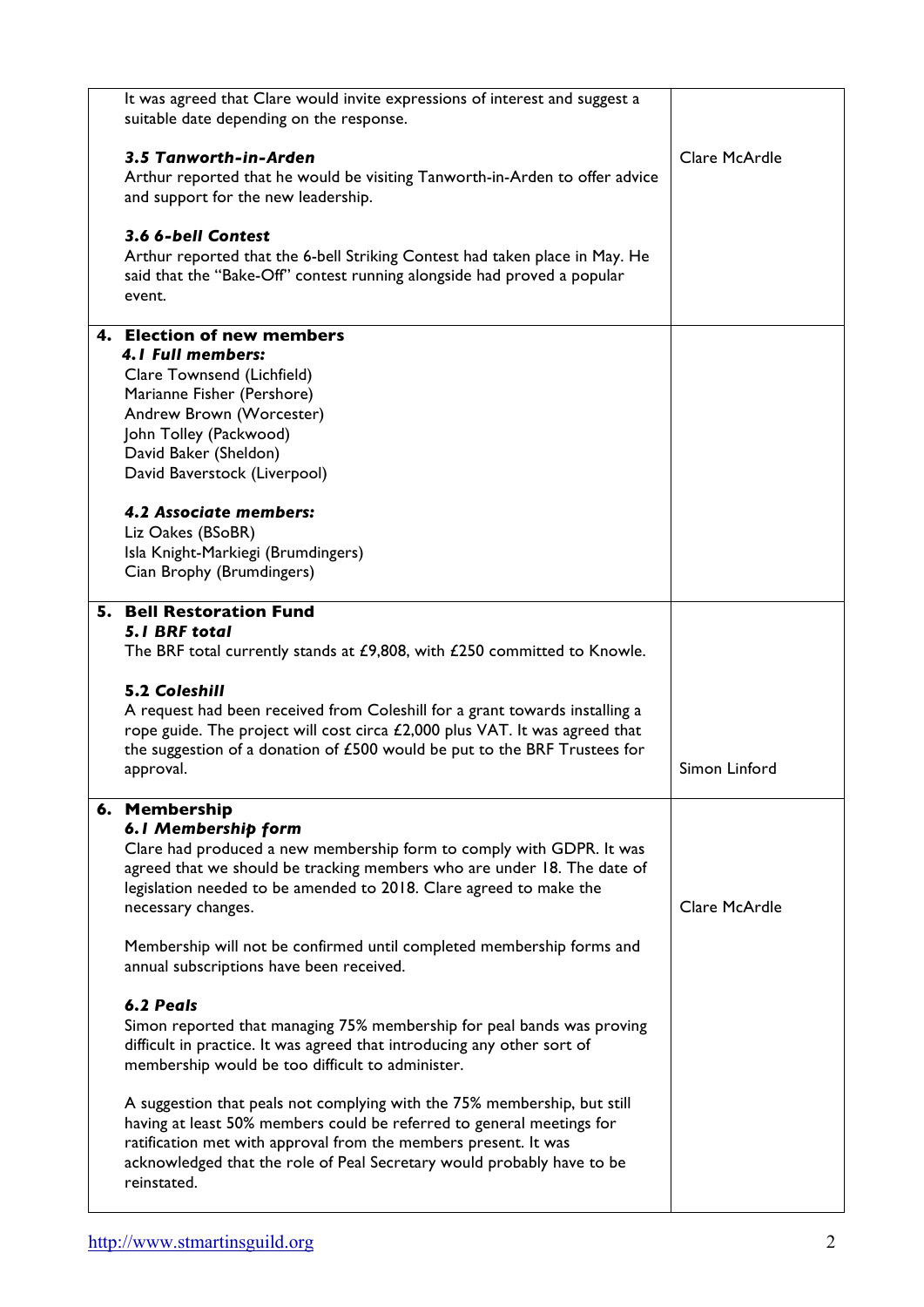| 7. Tower contact information<br><b>7.1 Towers</b><br>Tower contacts had been asked to update and confirm details and give<br>permission to publish data so that information can be standardised on the<br>website. There are still a significant number of contacts yet to respond (15).<br>Efforts will continue to gather the information. If no details are forthcoming<br>from towers that do not engage with Guild activities and have no members<br>the towers may be removed from the website.<br>7.2 Tower listed on the website |
|------------------------------------------------------------------------------------------------------------------------------------------------------------------------------------------------------------------------------------------------------------------------------------------------------------------------------------------------------------------------------------------------------------------------------------------------------------------------------------------------------------------------------------------|
|                                                                                                                                                                                                                                                                                                                                                                                                                                                                                                                                          |
|                                                                                                                                                                                                                                                                                                                                                                                                                                                                                                                                          |
| Following on from the discussion about possibly removing some towers from<br>the website, it was suggested that there are towers in the greater<br>Birmingham area, that hold regular practices and where there are Guild<br>members, that could be added to the Guild website. Affiliation to other<br>associations would be noted. Simon agreed to contact towers such as,<br>Simon Linford<br>Walsall, Great Barr, Lichfield and Tamworth to discuss.                                                                                 |
| 8. Review of Guild organised practices<br>Arthur reported that on the whole the conveyer belt approach, with<br>practices targeting different skill levels, is working. Recently, however, the<br>focused 8-bell practices have faltered somewhat and attendance has declined.                                                                                                                                                                                                                                                           |
| A suggestion was made that new initiatives could be progressive, focusing on<br>each stage for 3-4 months, rather than trying to focus on a single stage<br>indefinitely.                                                                                                                                                                                                                                                                                                                                                                |
| Recent theory sessions at the Doubles/Minor stage had proved popular.<br>Arthur felt that 8-bell theory sessions would be useful too. Theory sessions<br>could lead to practice opportunities.                                                                                                                                                                                                                                                                                                                                           |
| Arthur agreed to focus on 3 initiatives for the next 6 months:<br>"Open mike" events - opportunities for members to organise ringing<br>at specific levels to be supported by the Guild.                                                                                                                                                                                                                                                                                                                                                 |
| Ringing up and down in peal and or, leading up and down in peal.<br><b>Arthur Reeves</b><br>Project Pickled Egg.                                                                                                                                                                                                                                                                                                                                                                                                                         |
| 9. AOB<br><b>II.I Membership elections</b><br>Clare noted that 32 new members had been elected so far in 2018, but that,<br>only 4, elected at the AGM, had attended the meeting at which they were<br>elected.                                                                                                                                                                                                                                                                                                                          |
| <b>11.2 Website communication</b><br>Tracy reported that currently she receives information about forthcoming<br>events at the same time as the membership via the e-list. She requested that<br>she should receive notice in time to put the information on the website<br>before it is sent out to members, so it is there when people look.                                                                                                                                                                                           |
| Tracy also requested that reports about events are sent to her promptly to<br>go on the website with permissions for photographs etc. have already been<br>confirmed.                                                                                                                                                                                                                                                                                                                                                                    |
| <b>Tracy Stevens</b><br>Simon stated he had a number of suggested alterations for the website. Tracy<br>agreed to implement them.                                                                                                                                                                                                                                                                                                                                                                                                        |